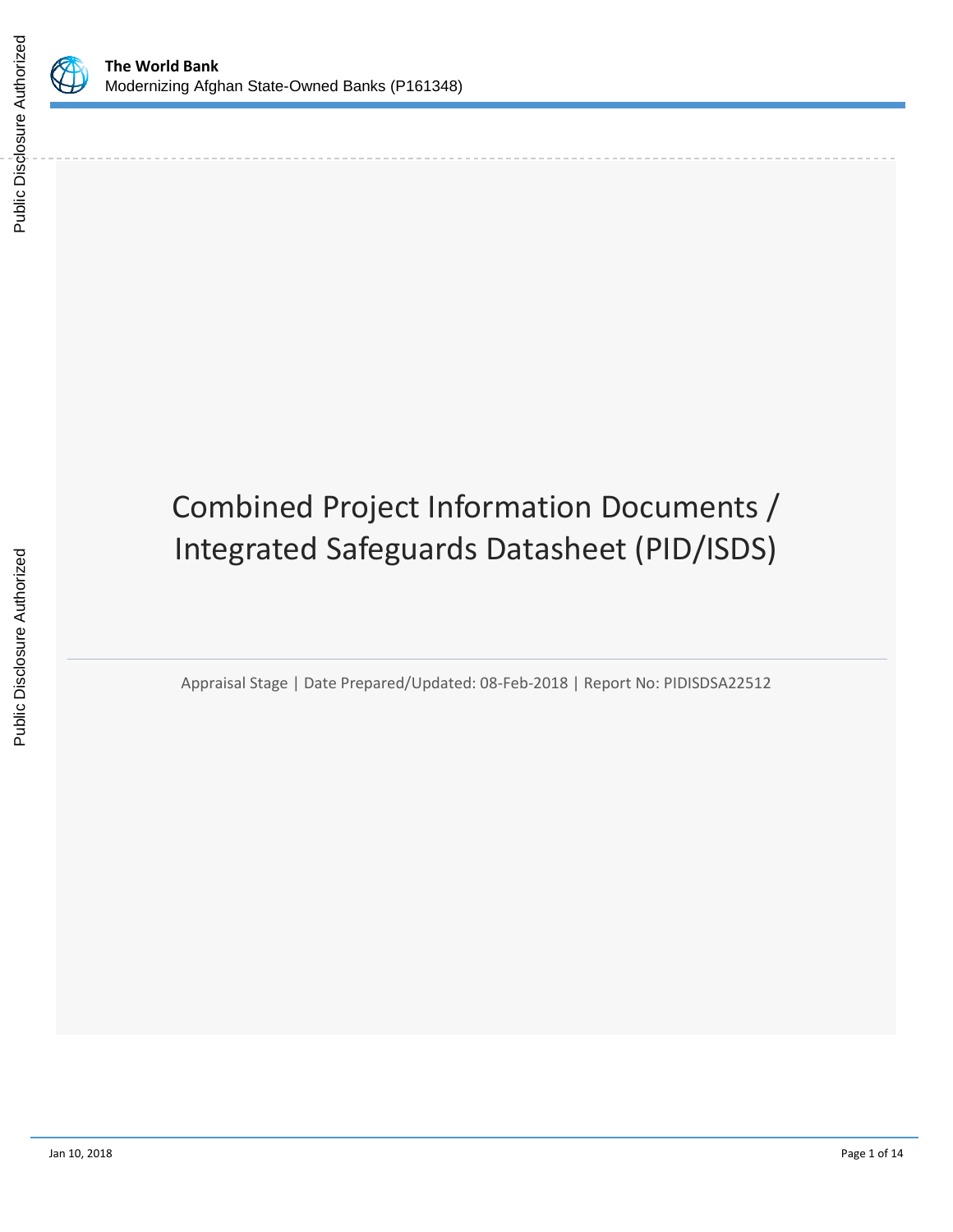

## **BASIC INFORMATION**

#### **OPS\_TABLE\_BASIC\_DATA A. Basic Project Data**

| Country<br>Afghanistan                                             | Project ID<br>P161348                                    | Project Name<br>Modernizing Afghan<br><b>State-Owned Banks</b> | Parent Project ID (if any)                                         |
|--------------------------------------------------------------------|----------------------------------------------------------|----------------------------------------------------------------|--------------------------------------------------------------------|
| Region<br><b>SOUTH ASIA</b>                                        | <b>Estimated Appraisal Date</b><br>10-Feb-2018           | <b>Estimated Board Date</b><br>28-Mar-2018                     | Practice Area (Lead)<br>Finance, Competitiveness<br>and Innovation |
| <b>Financing Instrument</b><br><b>Investment Project Financing</b> | Borrower(s)<br><b>ISLAMIC REPUBLIC OF</b><br>AFGHANISTAN | <b>Implementing Agency</b><br>Ministry of Finance              |                                                                    |

Proposed Development Objective(s)

The proposed project development objective is to enhance the corporate governance and operational efficiency of the supported Afghan state-owned banks, thereby contributing to their improved financial soundness and outreach.

#### Components

Component 1: Strengthening the ownership role of MoF and the corporate governance of SBs Component 2: Supporting institutional development and business strategy of SBs as well as the modernization of IT systems

Component 3: Supporting project implementation and monitoring

#### **Financing (in USD Million)**

| <b>Financing Source</b>   | Amount |
|---------------------------|--------|
| <b>IDA Grant</b>          | 40.00  |
| <b>Total Project Cost</b> | 40.00  |

Environmental Assessment Category

C - Not Required

Decision

The review did authorize the preparation to continue

Other Decision (as needed)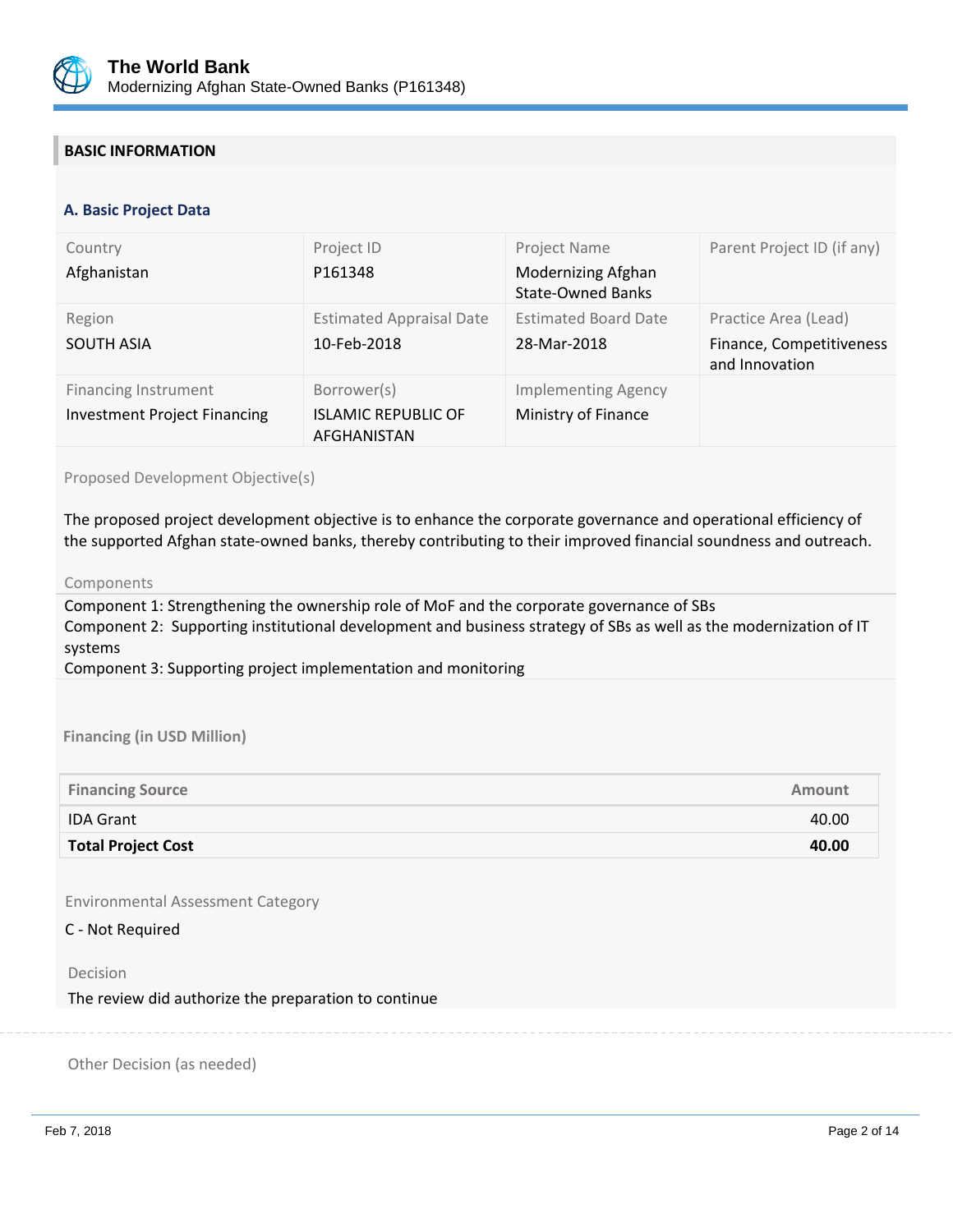

### **B. Introduction and Context**

1. **Afghanistan's economic growth rates have contracted since 2014 and near-term growth prospects remain challenged,** following the reduction in international assistance, and the drawdown of the multi-national security forces with the corresponding declines in public spending. Whereas annual GDP growth averaged 9.4 percent between 2003 and 2012, it slowed to 1.3 percent in 2014 and 2015. Growth recovered slightly in 2016 to 2.4 percent. Continued comparatively slow growth reflects the impact of weak confidence on investment in the context of insecurity, political instability and a challenged institutional context. Afghanistan remains also susceptible to external shocks. Agriculture output is estimated to have declined by 0.5 percent in 2016 due to unfavorable weather conditions, curtailing consumption as most Afghans are dependent on agricultural income. The services and industry sectors recorded a modest growth of 1.4 and 2 percent respectively. Elevated levels of dollarization and a narrow financial sector weaken the monetary transmission channels. Growth is projected to slightly pick up to 2.4 percent in 2017, and increase to 3.4 percent in 2018. Although encouraging, higher growth rates are required to sustainably improve per capita incomes and reduce poverty levels. Afghanistan remains heavily aid dependent; its fiscal outlook is challenging and sensitive to the level and modality of aid commitments. At current expected aid levels, there is limited fiscal space over the coming years for programs to stimulate aggregate demand and spur increased growth. New sources of growth are needed to support government revenues in the context of an expected normalization of aid levels over the longer-term and generate foreign exchange reserves to finance Afghanistan's massive import bill.

2. **While Afghanistan' short-term economic prospects are marred by risks and uncertainties, long-term macroeconomic sustainability will require structural transformation and institution building.** In the short term, risks to economic growth are mostly related to adverse domestic or regional security developments, political instability, weak implementation of economic policies, and lower levels of international development assistance. In the long-term, economic growth will remain depressed unless institution building efforts and reforms accelerate, amongst others to address poorly functioning markets, weak performance in international Doing Business, Competitiveness and Transparency assessments, and attract private investments. Disparities in access to markets and economic opportunities are eroding recent gains in social indicators, as well as are contributing to persistent fragility pressures. With an average annual population growth rate of 3 percent and an estimated 400,000 individuals entering the labor market each year, new sources of growth are needed to provide quality employment opportunities for the expanding workforce. Opportunities for structural transformation are few in the short-term due to low levels of human capital, substantial infrastructure deficits; but, in the long-term, Afghanistan has considerable potential in agriculture, extractive industries and leveraging its geographical location through ICT connectivity.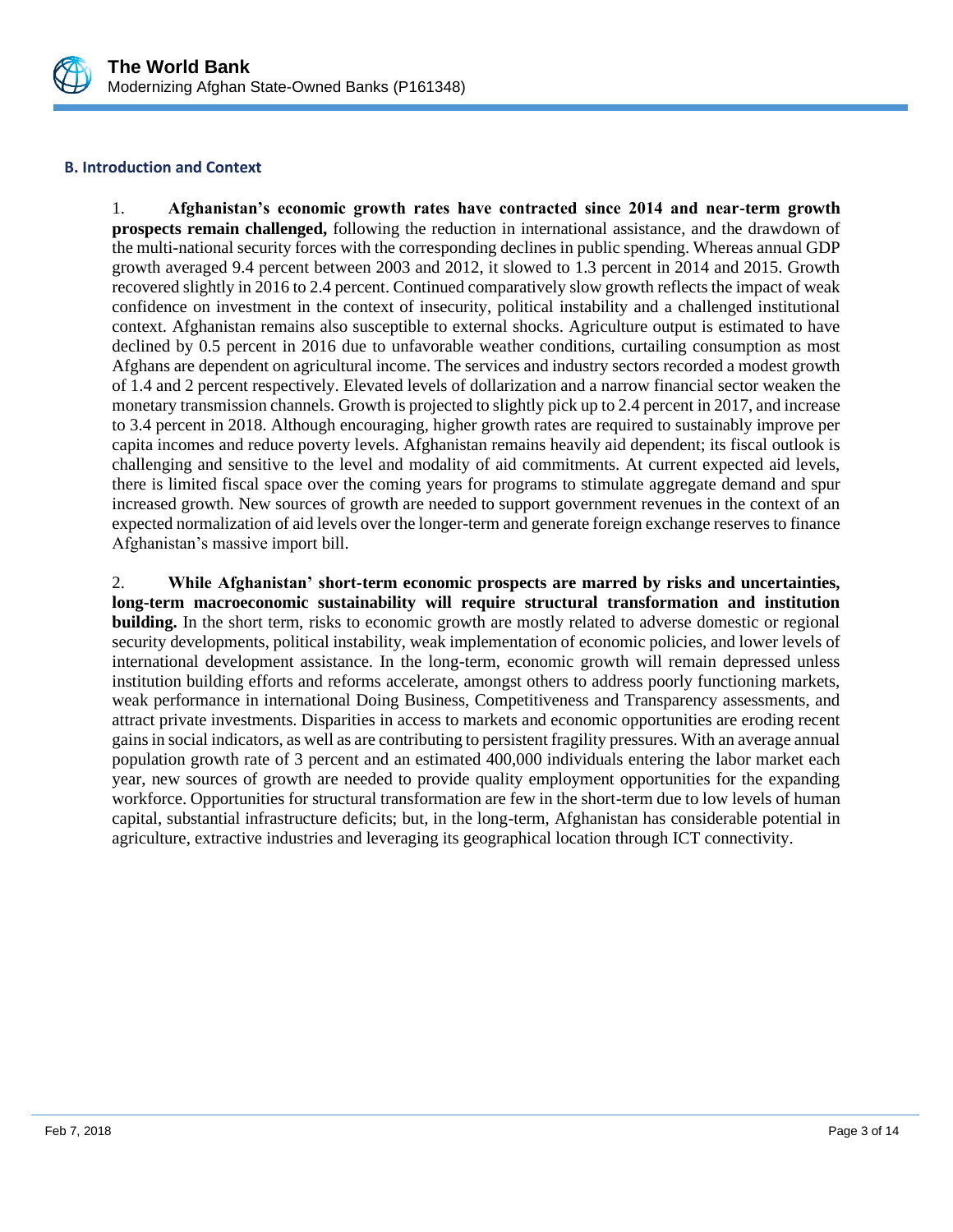

## **B. Sectoral and Institutional Context**

3. **Afghanistan's financial sector remains in need of major reforms in order to contribute to sustainable macroeconomic growth and increased financial inclusion.** Access to finance is dramatically low. Only an estimated 10 percent of adults own bank accounts- This figure is much lower for women- only 3.8%; lending to the private sector represents only 3.5 percent of GDP. Banks' operational capacity generally is poorly developed with low levels of efficiency and only a nascent automation of customer services, processes and control procedures. Risk management practices and structures are scarcely developed in most institutions leading to low levels of loan portfolios and – historically - substantial credit risks. Low efficiency and high risk-management costs have contributed to poor outreach and low profitability, challenging the business model of the sector. SBs, which can potentially make an important contribution to increase the availability of financial services and credit for under-served sectors of the economy, are struggling to play this role. Their track record has been particularly weak in terms of (credit) risk management and operational efficiency. Poorly developed risk management capacity and structures have resulted in significant portfolio losses and repeated needs for recapitalizations over time. Over-staffing and a lack of efficient and automated processes, as well as poor training has contributed to high operational (unit) costs, while negatively affecting customer services quality and increasing transaction costs. Hence, Afghanistan requires a more diverse, profitable and efficient financial sector, which can sustainably provide inclusive financial services to the broadest possible segment of Afghan society and economy, and thereby support job creation and economic growth. Well-functioning SBs could become a significant part of this reform process.

4. **Access to finance in Afghanistan is abysmal with low intermediation and outreach indicators.** Credit to private sector is very low – barely 4 percent of GDP – and has not shown any improvement in the last several years. Moreover, the sector's loan-to-asset ratio remains below 15 percent. Just two-thirds of formal enterprises report having access to a bank account; and only around 2 percent of firms use bank loans to finance investments. The financial underdevelopment is also reflected in low financial inclusion rates with only 10 percent of Afghan adults holding accounts in formal financial institutions. This access rate is well behind or barely on par with regional peers and other fragile and conflict-affected countries such as India (53 percent), Vietnam (30 percent), or Iraq (11 percent). The exceptionally low penetration rates are reflective, partially, of the very limited networks most banks operate, particularly the private institutions. These banks' activities are concentrated in the three largest urban centers of the country – Kabul, Herat, and Mazar – Sharif, which account for two-thirds of their branch network and essentially the totality of their lending operations. Currently, there are eight provinces in which private banks are not present at all and another six which are served by only one private institution. As a result, service-points ratios are exceptionally low in terms of population served and geographic reach of coverage for the banking sector as a whole. Only SBs have an extensive branch network.

5. **SBs have the largest outreach among all the banks in Afghanistan but provide only limited financial inclusion and fail to support access to finance.** With about US\$1.2 million in assets SBs account for 27 percent of total banking sector assets and thus constitute a crucial component of the sector. However, despite its historically implied mandate SBs' intermediation activity is marginal and the loan portfolio equals less than 3.5 percent of total assets, equivalent to about US\$40 million at the end of 2016. SBs could catalyze the lending to those sectors in need of funding, but they have failed to reach their lending potential and support improved access to finance - which is vital for SMEs, job creation and economic growth. Though SBs' as a whole operate the most extensive branch network of the banking system, accounting for a total of 164 outlets, equivalent to 40 percent of the banking sectors network, and covering the entire national territory, their intermediation activity is minuscule compared to their expected potential. On the other hand, the network has allowed SBs to deliver essential banking and payment services (including salary payments) in all provinces in Afghanistan. Particularly NKB's network covers the whole country with offices in all provinces. However, while SBs have an extensive traditional brick & mortar branch network, Alternative Delivery Channels are not at all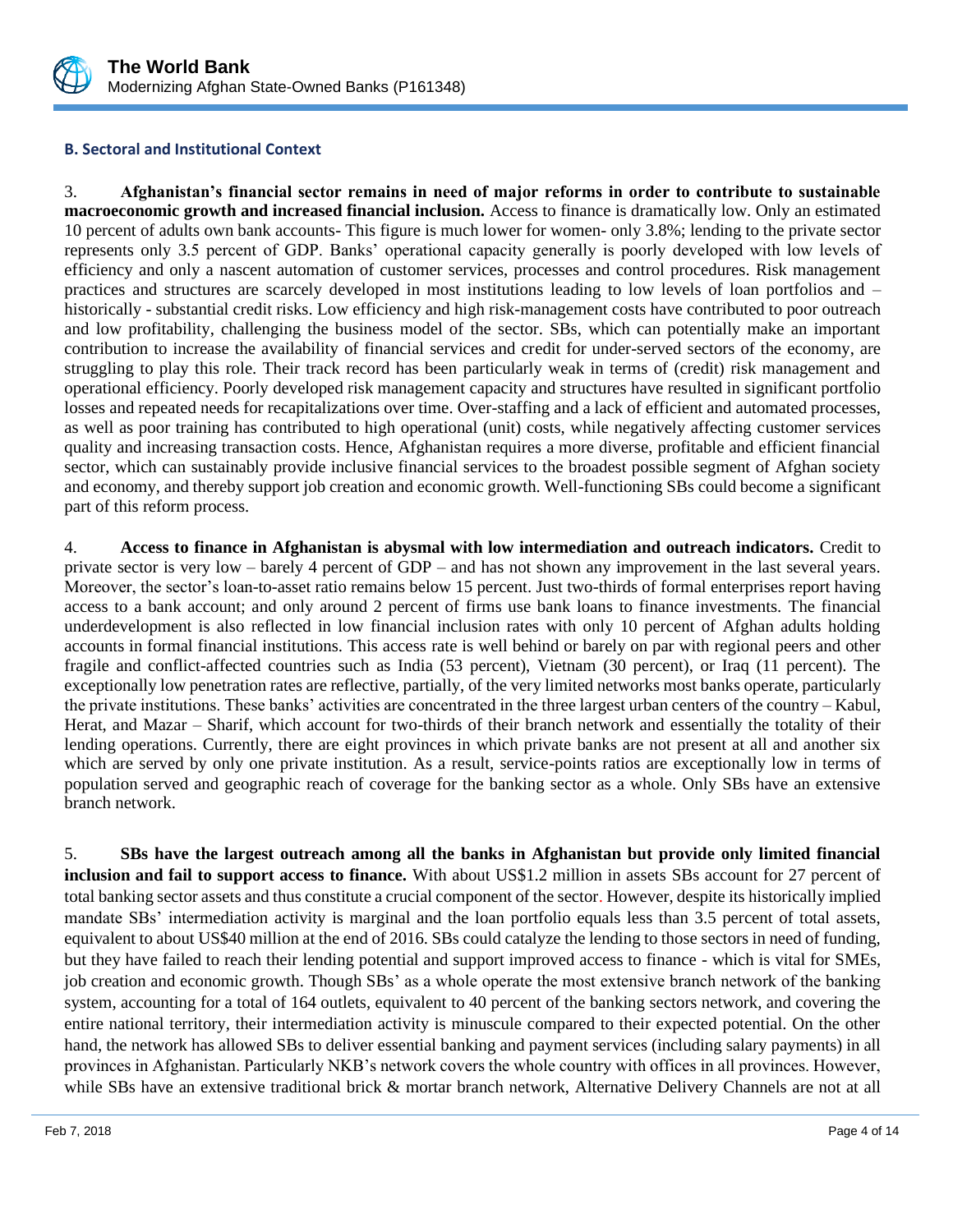

developed. For example, SBs' Automated Teller Machines (ATM) network is almost-non-existent.

6. **The financial system of Afghanistan is dominated by private banks.** As of end-2016 the banking sector consists of 15 banks with total assets of US\$4 billion, customer deposits of US\$3.6 billion and a gross loan portfolio below US\$0.7 billion. Banking sector assets represent 21 percent of GDP. The sector is composed of: three Stateowned Banks (SBs) which hold 27 percent of banking assets and account for 27 percent of deposits and 6 percent of total loan portfolio, respectively; nine full-fledged Private-Owned Banks maintaining 65 percent of banking sector assets, 92 percent of loan portfolio and 65 percent of the sector deposits; and finally, 3 branches of Foreign commercial Banks (FBs) with a 9 percent asset share, a 1 percent share of loan portfolio and 8 percent deposit share. All banks in the three categories are regulated and supervised by the Central Bank of Afghanistan (Da Afghanistan Bank – DAB). The non-bank financial sector is negligible. Only four operating insurance companies are offering limited general insurance services. The formal microfinance sector, comprised of 5 microfinance institutions (MFIs), manages a total loan portfolio equivalent to almost 20 percent of the banking sector's loan portfolio (US\$124 million as of end-April 2017). While the microfinance sector has grown significantly in the past decade its outreach remains modest.

7. **Overall, Afghanistan's banking sector remains underdeveloped and vulnerable as it copes with systemic challenges uncovered by the collapse of Kabul Bank in 2010.** While banks are highly liquid, credit growth is sluggish. Credit to the private sector expanded by only 6 percent in 2015 and 5 percent in 2016, which barely offset the 6.6 percent contraction in 2014. Confidence in the banking sector is yet to fully recover from the Kabul Bank crisis in 2010, during which massive fraud led to a run on the country's then largest bank, necessitating a government bailout (equivalent to 5 percent of Afghanistan's GDP in 2010). Just before its collapse, Kabul Bank held 34 percent of total banking assets in Afghanistan, almost three times the amount of its closest competitor. Weak oversight and corruption of all governance functions of the institution allowed for endemic related party transactions and fraudulent loan origination which in turn led to the eventual loss of over 92 percent – or approximately US\$861 million - of its loan book. The Kabul Bank crisis and its aftermath underscores the need to improve the health of the financial sector especially considering continuing stresses from deteriorating asset quality and substantial dollarization of banks. Non-performing loans of the overall banking sector have steadily increased over the past four years and by end of June 2017 it had reached 16.9 percent, a record high since the Kabul Bank crisis. At the same time, around 69 percent of bank loans and 66 percent of deposits are denominated in US dollars. While banks are required to keep reserves at DAB in Afghanis only, their capacity to lend in local currency is severely constrained.

8. **SBs' financial performance has been historically weak, and constraints to the current operating and business model continue to imply latent fiscal risks**. There have been repeated rounds of asset write-downs and recapitalizations over more than a decade for BMA and Pashtany Bank, as well as the state bailout for NKB. However, as of end-2016, all three SBs complied with minimum CAR requirements. Over the past decade, the cumulative capital contributions to SBs have totaled approximately USD185.5 million, of which 57 percent corresponded to recapitalizations of NKB (2017), 35 percent to share capital increases and equity injections of Pashtany Bank (2008, 2014 and 2015) and the remaining 8 percent to share capital increases in BMA (2012). However, while currently CAR compliant, pressures on capital levels remain high. Reported positive net income for FY2016 in all three banks is substantially driven by non-operational or non-recurrent income, including recovery of NPLs, the sale of assets and revaluation effects. Net operating income is negative or barely break-even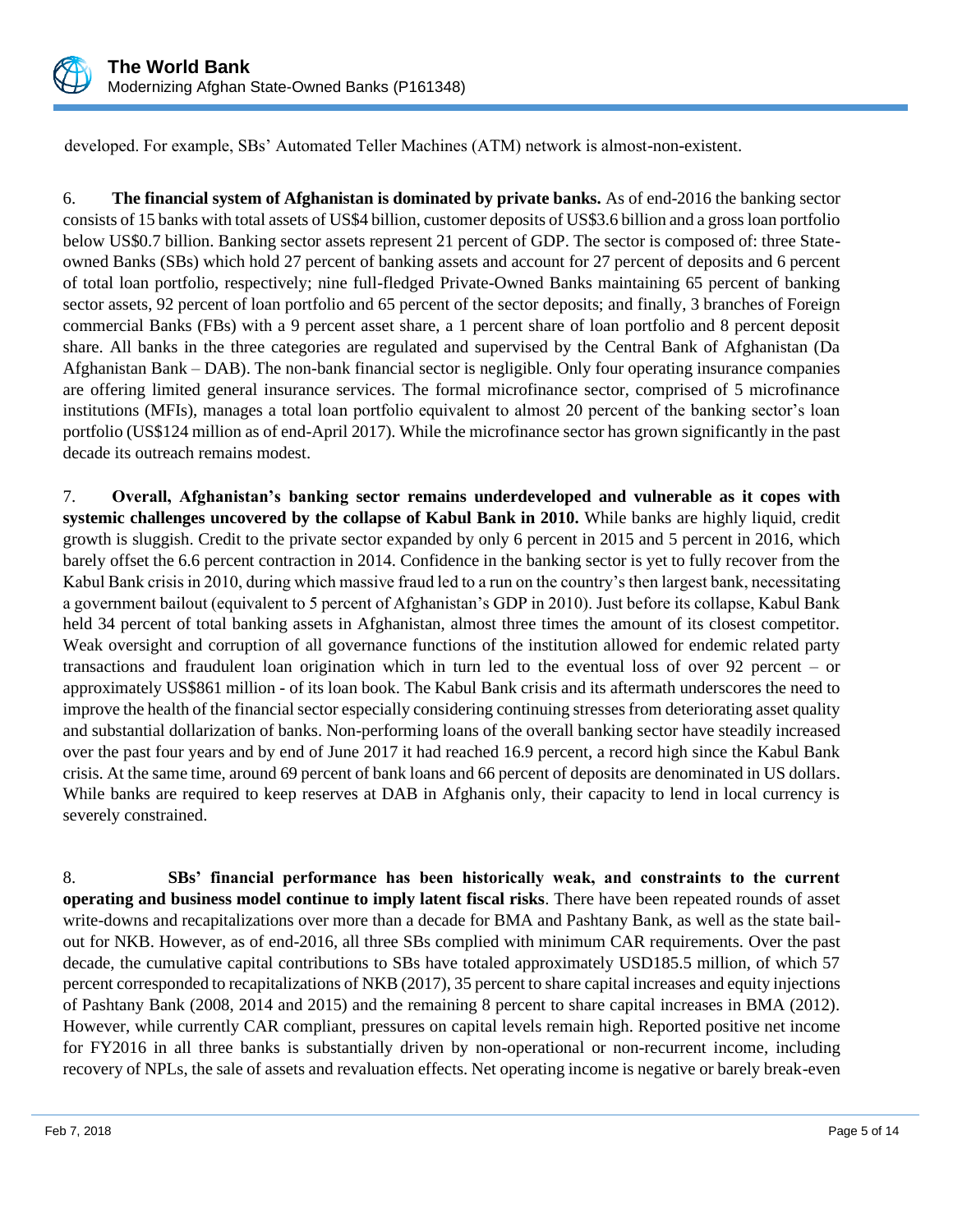

for two SBs; for the third institution, the equivalent ROA would be approximately 0.3 percent as per 2015 audited financials. Furthermore, for all SBs, the net operating income is driven by investment income from the purchase of DAB capital notes. Consequently, even a slight deterioration in the operating environment or interest spread on the investment portfolio will adversely impact financial sustainability.

9. **Poor credit risk management has historically undermined financial performance.** BMA and Pashtany Bank over the last decade have suffered severe equity losses as the result of poorly originated, controlled and recovered credit risks. In particular, related party lending as well as constituency driven credit origination and noncommercial considerations in the granting of loans undermined the portfolios' viability, as much as the overall vulnerability of borrowers to external shocks. NKB, in turn is the institutional remnant following the bail-out of depositors in the wake of the collapse of Kabul Bank. In all cases politicized underwriting practices, insider and related party lending and poor contract enforcement led to substantial losses of credit risk assets; even in the face of formally established best practice policies and procedures as in the case of Kabul Bank. At present only BMA maintains a rudimentary loan book and has some limited credit risk assessment and underwriting capacities. However, the corresponding policies and procedures, and institutional structures, as well as HR capacities are weak and in need of reform. For their part NKB and Pashtany Bank have no discernible credit risk management capacity and lack the corresponding institutional arrangements.

10. **Besides the weak credit and risk management capacity, poor governance practices are among the severe deficiencies that have enabled and perpetuated the underperformance of SBs.** Institutional arrangements related to the composition of the General Assembly and Board remain weak, leading to incomplete oversight bodies in two of the three SBs, as well as the absence of important committees (including Audit and Risk) in all SBs. Furthermore, adoption by SBs of existing corporate governance law and regulations, which are deemed sufficient for the country's level of financial development, is still severely lacking. Critical governance functions are hence not performed in SBs. Finally, the Ministry of Finance (MoF) lacks the capacity to exercise its ownership rights, which has impeded the adequate definition of a mandate for SBs and implementation of a corresponding business strategy.

11. **Constraints on senior level staffing, as well as management and staff capacity has led to the absence of vital organizational functions.** At present, all three SBs suffer from prolonged unfilled vacancies in senior management and operational positions, including in 'C-Level' roles and heads of risk management. The appointment of senior management in SBs has been delayed by a lack of a clear staffing strategy – including the definition of competitive compensation and performance management regimes – and inability to obtain the regulator's approval of the few prospective candidates. Furthermore, the capacity of staff in technical areas is lacking in all three SBs despite a significant headcount in proportion to their operations. In particular, risk management capabilities are not developed in any of the SBs at present. The deficiencies include significant gaps in their ability to adequately originate, manage and recover credit risks. Staff capacity challenges are compounded by critical gaps in the organizational structure in areas such as internal control and risk management, and a poor approach to essential HR elements, such as performance management, training, and staff rotation.

12. **Obsolete Information Technology (IT) systems and infrastructure not only add to efficiency constraints but also compound operational risks.** The three SBs have varying levels of sophistication of IT infrastructure, which, except in the case of NKB, are inadequate to offer modern financial services comparable to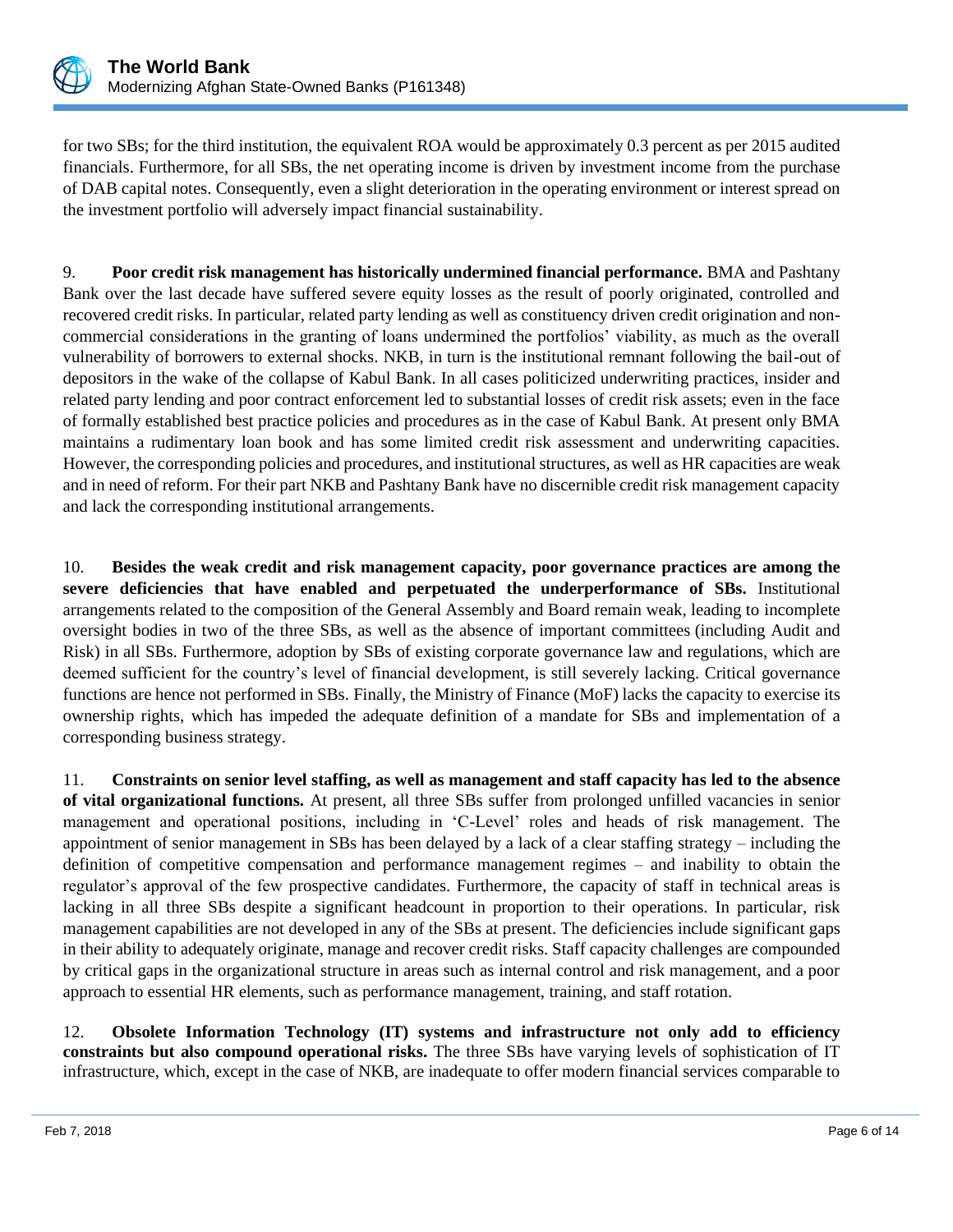

those provided by other banks in the region and also within Afghanistan. The IT infrastructure in all three institutions is reaching obsolescence and need to be urgently upgraded. NKB, given its legacy as the bank used for salary payments of government employees, built a modern IT infrastructure and developed several digital distribution channels. BMA and Pashtany Bank have implemented certain elements of core IT infrastructure in terms of an integrated core banking solution. They have, however, not developed any digital distribution channels and have offered only basic branch-based financial services. Still, for all three SBs, the IT systems were implemented over ten years ago, and are well past their recommended life and in many cases are no longer supported by the particular system vendors. The physical infrastructure for housing these systems is very primitive and currently cannot support the level of operational reliability expected from modern banking systems. This, when placed against the ongoing modernization of the national payments system components under the FSSRP project, will lead to the SBs being unable to take advantage of these systems to offer efficient and diversified financial services to individuals and businesses.

## **C. Proposed Development Objective(s)**

### Development Objective(s) (From PAD)

The proposed project development objective is to enhance the corporate governance and operational efficiency of the supported Afghan state-owned banks, thereby contributing to their improved financial soundness and outreach.

Key Results

- a. **SBs' Governance –**Effective governance of state banks; Measured by: compliance with the key chapters of OECD Guidelines on Corporate Governance of State-Owned Enterprises identified as priority implementation areas (Fully staffed ownership unit and five-member boards in place; key internal control policies implemented)
- b. **SBs' Operational Efficiency –** Improved Cost efficiency; *Measured by System uptime)*
- c. **SB's Financial Soundness** (*Measured by adequate capital requirements*)
- d. **SB's Outreach** (measured by number of SBs clients served; of which percentage of female clients)

#### **D. Project Description**

13. **The proposed project seeks to undertake the modernization of SBs in Afghanistan, to address the underlying deficiencies of the country's financial sector and thereby fostering economic growth and job creation.** The project will address different areas of constraints in its interventions. First, in order to address the weaknesses in SBs' governance, risk management, and performance the project will promote sound ownership practices and effective, transparent and credible governance arrangements and business practices. Improved operational discipline, policies and procedures and enforcement of international governance arrangements will lead to increased transparency and institutional credibility, and improved performance. Second, to increase efficiency and effectiveness, improve financial sustainability and strengthen the outreach of SBs, the project will support the reform process through the consolidation of the SB sector, the implementation of clearly defined business strategies and the upgrading of SBs' IT systems. A commercial approach to efficiency and risk management will support financial sustainability, whereas a clear focus on enhancing financial inclusion will support the development aims of the SBs and GoIRA. Finally, the modernization of system infrastructure will underpin the efforts in governance and business development by improving institutional arrangements, increasing efficiency and allowing for reduced transaction costs.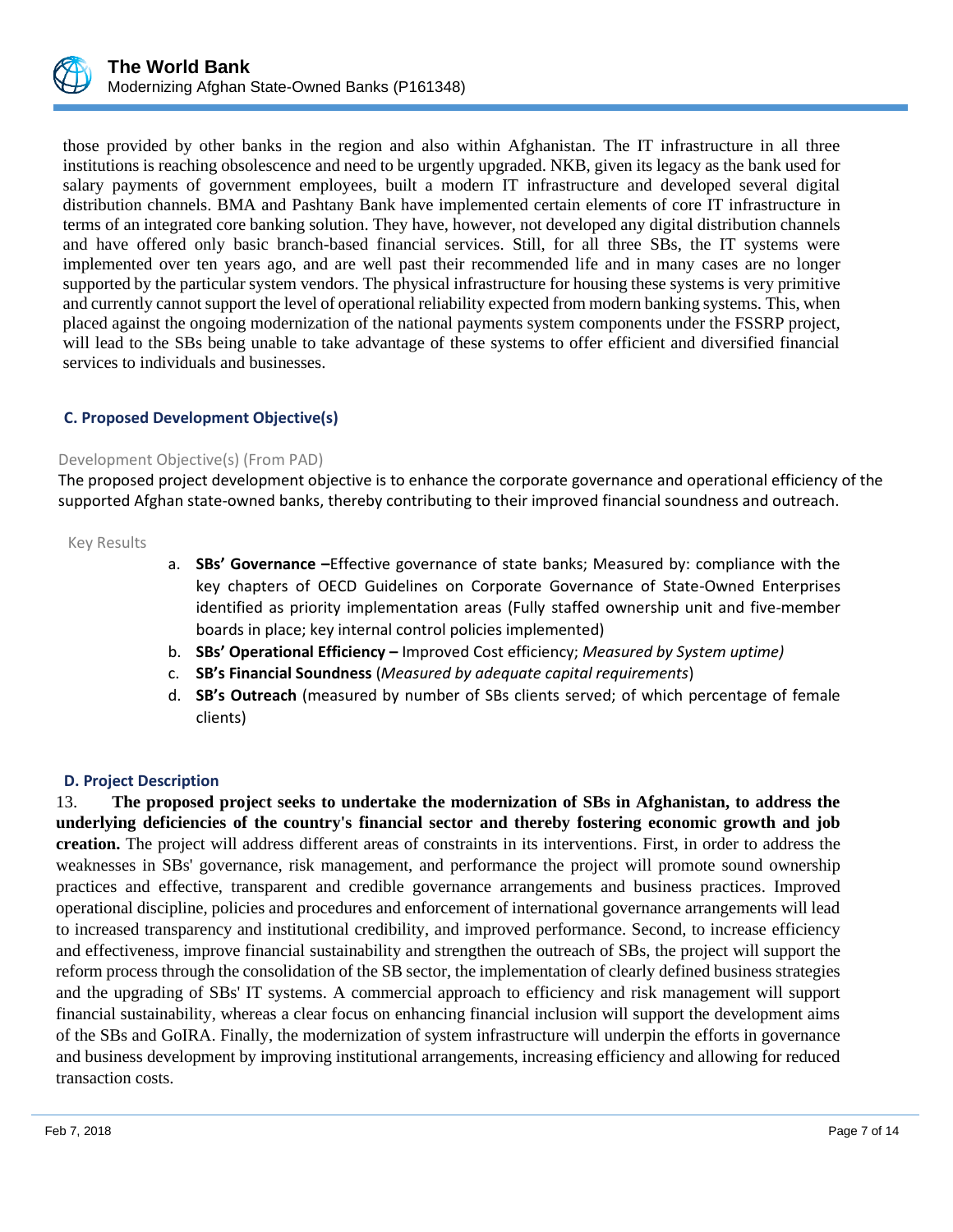

14. **The project design is informed by GoIRA's vision for the financial sector, and the SBs in particular as outlined in the long-term strategy for SBs endorsed by HEC.** Through strengthening the ownership oversight of SBs by MoF and upgrading their operational framework, as well as improving their IT infrastructure, the project aims to contribute to fostering the stability and operational efficiency of the institutions and thereby enhance financial intermediation in Afghanistan. In doing so, the project seeks to contribute to addressing some of the key financial sector constraints discussed above and ultimately contribute to boosting inclusive growth, in particular by enabling investments and job creation by MSMEs. Importantly, the project's results-based financing supports the design through a set of mid-level reforms that are critical to achieving the project objectives.

15. **The project will include the following three components:** i) Strengthening the ownership role of MoF and the corporate governance of SBs, (ii) Supporting institutional development and business strategy of SBs as well as the modernization of IT systems and business processes of SBs; and (iii) Support for project implementation and monitoring.

## *Component 1: Strengthening the ownership and oversight role of MoF and the corporate governance of SBs*

## *1-1: Strengthening the ownership and oversight role of MoF (USD 3 million)*

16. A well-designed and well-staffed ownership entity for SBs in MoF is expected to provide substantial benefits to the governance of the institutions and their financial and operational performance.

17. This subcomponent will finance TA for MoF to establish the legal and institutional framework, as well as the institutional set-up and will allow MoF to establish a dedicated unit for the oversight over its equity interests in SBs. The assistance will strengthen MoF institutional capacity to exercise adequate ownership functions and the regular monitoring of the financial performance of SB. Furthermore, the support will allow MoF to draft legislation and to prepare guidelines and regulations as to the mandate and the functions of the organization unit in charge of overseeing SBs.

18. The project would establish interim and end-project targets for improving SBs governance and the overall ownership function of the government, and provide clear disbursement incentives for the authorities to ensure proper sequencing and achieve tangible and measurable results against these targets. The project steering committee in coordination with the ownership unit at the MoF will determine the modernization action plan with prioritizing and sequencing the key steps, specifying the roles and the responsibilities of different parties, projecting budget implications, and setting a timeline for the task of restructuring and consolidation to be completed. While some actions could be developed immediately, others such as building capacity would take time and, therefore, those activities need to start in due course without delay.

## *1-2: Strengthening the corporate governance of SBs (USD 4 million)*

19. A primary focus of the subcomponent will be to close the governance loopholes in the SBs**.** Subcomponent 1-2 will seek to strengthen the major governance functions in the institutions, through supporting MoF in adequately staffing and training the board of supervisors, audit and risk management committees and senior management of SBs.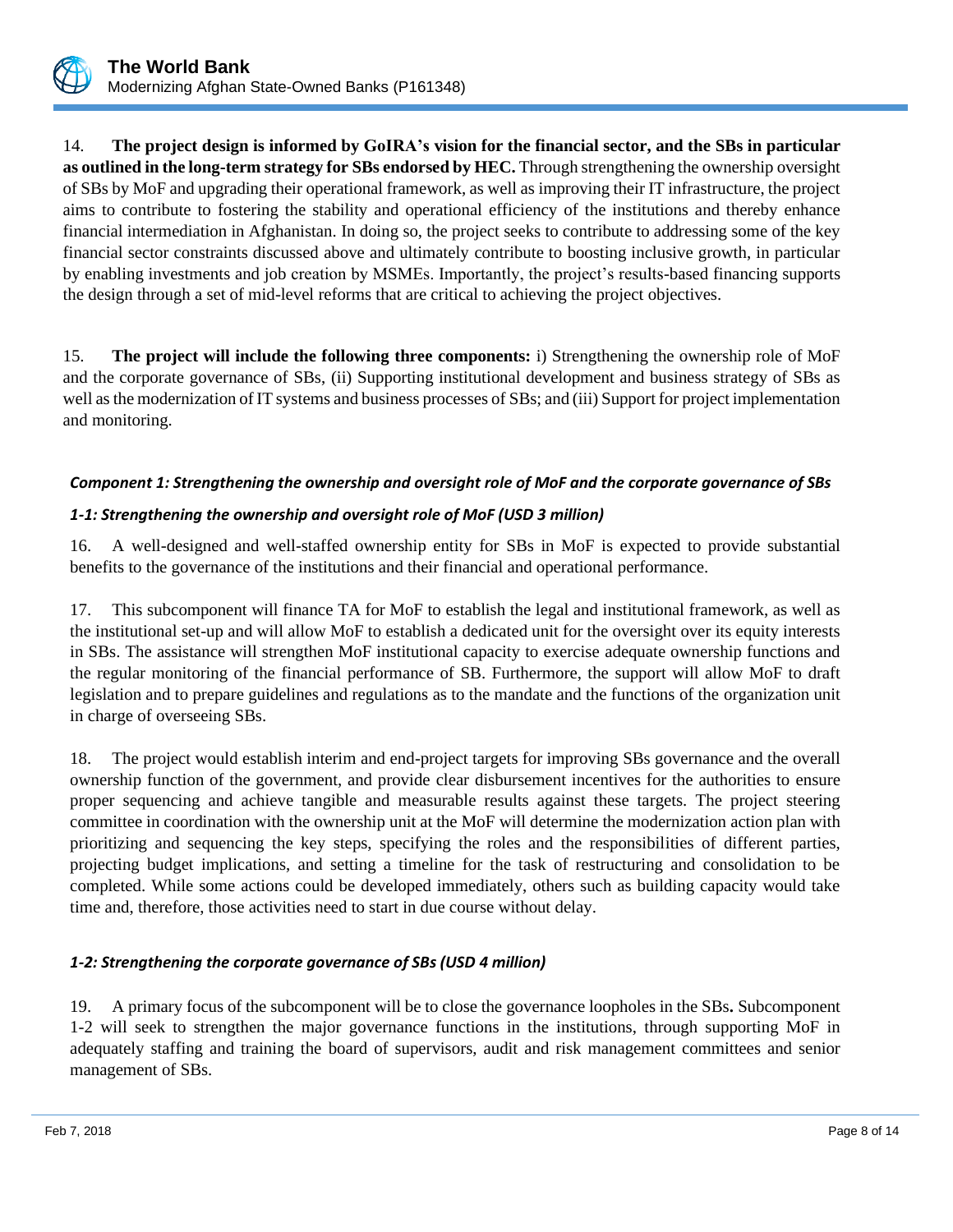

20. Support under subcomponent 1-2 will aim at reviewing current deficiencies, develop processes and structures to address short-comings, establish policies and procedures, identify legal options to enhance the effectiveness of governance structures and independence from influences of outside stakeholders, and design and implement a comprehensive capacity-building (including training) plan. An initial corporate governance assessment of the SBs to identify the primary gaps with regards to the adoption of good international practices in the corporate governance of SBsis being finalized. The assessment will provide concrete recommendations (along with implementation priorities and roadmap) with the aim to increase accountability and transparency, improve performance and meet the economic and social objectives of the banks. In addition, the governance structure will have to establish the three lines of defense: risk management, internal audit, and internal controls and ensure that the chief risk officer and the chief internal auditor reporting lines will have secured access to the board when and if needed.

21. This subcomponent will provide support to MoF and the SBs in implementing these recommendations and addressing the outlined governance issues through specialized TA. This subcomponent's activities will complement the reforms planned under the government strategy for SBs and the remaining components of this project TA.

## *Component 2: Supporting institutional development and business strategy of SBs as well as the modernization of IT systems*

22. While subcomponent 2-1 will fund immediate and critical TA to support the SBs, funding under subcomponents 2-2 and 2-3 will be subject to agreed disbursement conditions to ensure proper sequencing of the project components with initial focus on reforms in corporate governance of the state banks to be followed by critical investments to enhance their operational efficiency.

## *2-1: Building institutional capacity of banks and supporting IT modernization strategy of SBs and immediate IT maintenance (US\$7 million)*

23. This sub-component aims to provide specialized TA resources to support the institutional capacity building of the three institutions, particularly the development of business strategies and capacity to execute upon the mandate. Activities for each SB will include: (a) devising and aid implementation of the detailed business strategy going forward, (b) evaluating the optimal operational size and resources allocation and design the corresponding adjustment strategy and implementation plan, and (c) providing strategic and management support to the institution during the transition process. Furthermore, product development efforts, policy and procedure reforms and training will be geared toward substantially improving the risk management capacities of the institutions, especially with regards to the origination, management and recovery of credit risks and the management of portfolio risks. Brand positioning support will complement other change management efforts.

24. Based on the result of the IT stocktaking and diagnostics, an IT strategy for all three SOBs will be developed, considering both the previous exercise, and the business strategy developed as part of subcomponent 2-2. The IT strategy will facilitate the integration across business processes between BMA and NKB and sharing of IT facilities across the Pashtany Bank and the merged entity.

25. Furthermore, the activities undertaken under the component will benefit from on-going financial sector modernization efforts supported under the Financial Sector Rapid Response Project (FSRRP – national credit infrastructure and payment systems platform), as it will allow to improve the origination, management, and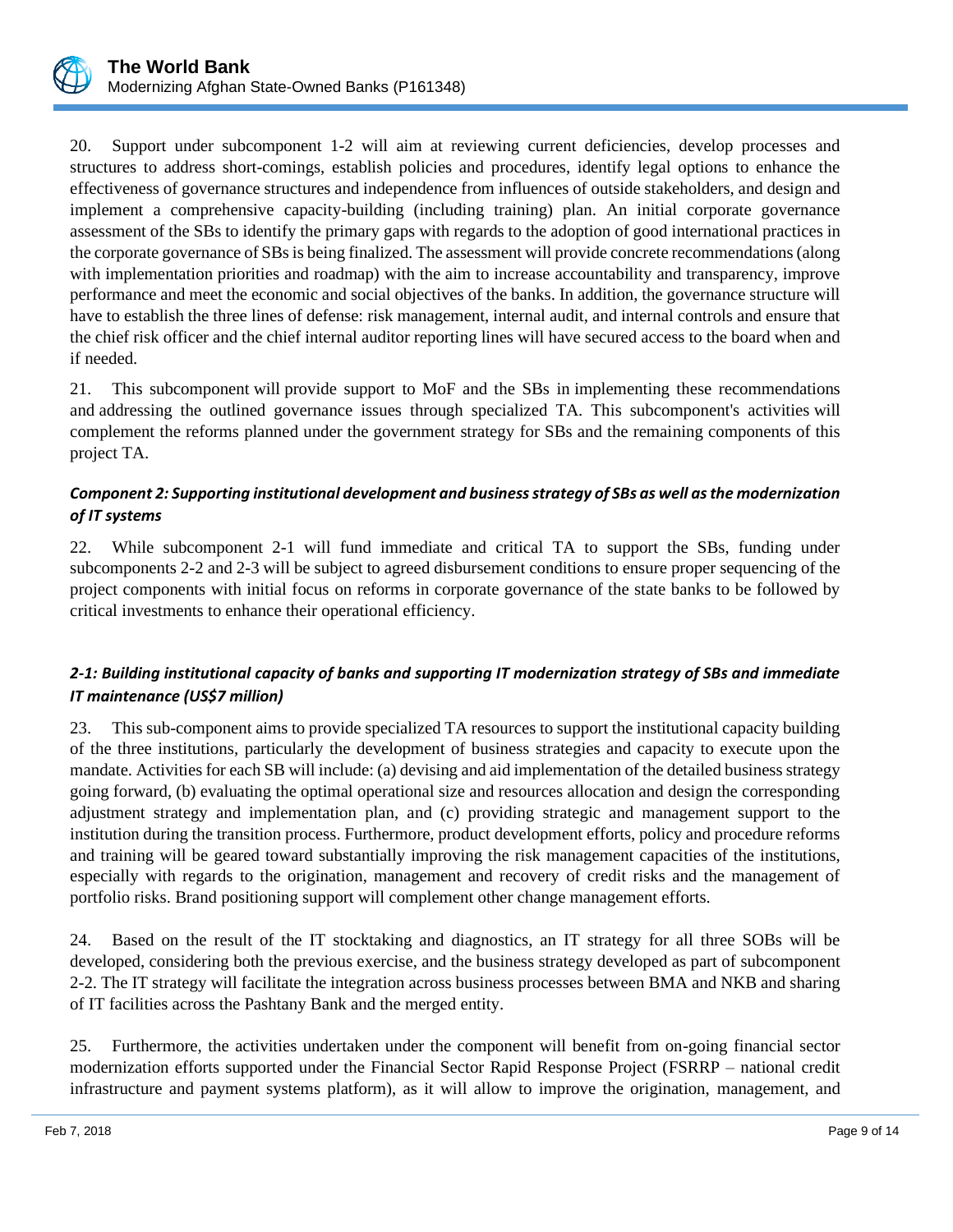

recovery of credit assets and reduce transaction costs., the project will seek to achieve synergies with the FSRRP project and identify training that can be delivered by the Afghanistan Institute of Banking and Finance (AIBF).

## *2-2: Supporting the institutional development and implementation of business plans (US\$8 million)*

26. In line with GoIRA approved strategy, specialized technical assistance will be provided to accompany the consolidation effort, specifically the envisaged absorption of NKB by BMA and the rationalization of Pashtany Bank. With regard to the former, specialized M&A capacities will be deployed to (a) identify and address the legal and regulatory aspects of the process, (b) support the design and implementation of adjustment measures to scale and size of the joined enterprises, including identifying required resources levels, (c) devise the roadmap for the implementation of the business strategy and support implementation, and (d) provide hands-on support and guidance to management during the transition process. Furthermore, the component will provide specialized consulting support for the re-positioning of the brand and the development of customer-centric approaches in product design and delivery. Subcomponent 2-2 is subject to disbursement conditions: funding for planned activities will be made available after the completion of key corporate governance enhancing policies.

## *2-3 Supporting the Modernization of IT Systems and Business Processes of SBs (US\$ 15 million)*

27. The component's change management efforts undertaken under subcomponent 2-1 and 2-2 will be supported by a comprehensive investment in the modernization of the IT systems and business processes of SBs. Hard-ware configurations, systems and soft-ware capacities have reach 'end-of-life-cycle' stage and are in urgent need of up-grading or replacement in order to safeguard the banks operational capacity, particularly in terms of data security and integrity, record keeping and documentation, processing ability, and customer services. Specifically, the envisaged up-grading of core-banking systems, automation of service delivery, and expansion of delivery channels/mechanisms will assist in the roll-out of additional products and the outreach to marginalized segments and sectors, especially outside the urban centers.

28. The implementation of the roadmap is to contain the following three components: (i) procurement and implementation of up-to-date core banking systems for the merged entity and the Pashtany Bank; this would encompass implementation of modern transaction banking suites and an ERP solution, including its general ledger, HR and financial management components; (ii) set-up of a modern data centre; (iii) ongoing capacity building for SOB staff responsible for IT and business processes.

29. Component 2-3 is subject to disbursement conditions: investments in IT modernization will only proceed upon the finalization of a robust IT assessment of SBs and preparation of a strategy for the modernization of IT infrastructure in SBs (these activities will be funded under subcomponent 2-1). Such IT investments would also require banks to have already advanced significantly in strengthening governance, developed robust and welldefined business plans, and decided on the SBs' operational model.

## **Component 3: Support for Project Coordination, Implementation and Monitoring (US\$3 million)**

30. This component will provide support for the monitoring and coordination of project activities undertaken by various beneficiary institutions (SBs and MoF). It will also help develop a robust monitoring and evaluation system to be used by the MoF and other stakeholders to assess implementation progress. It will also provide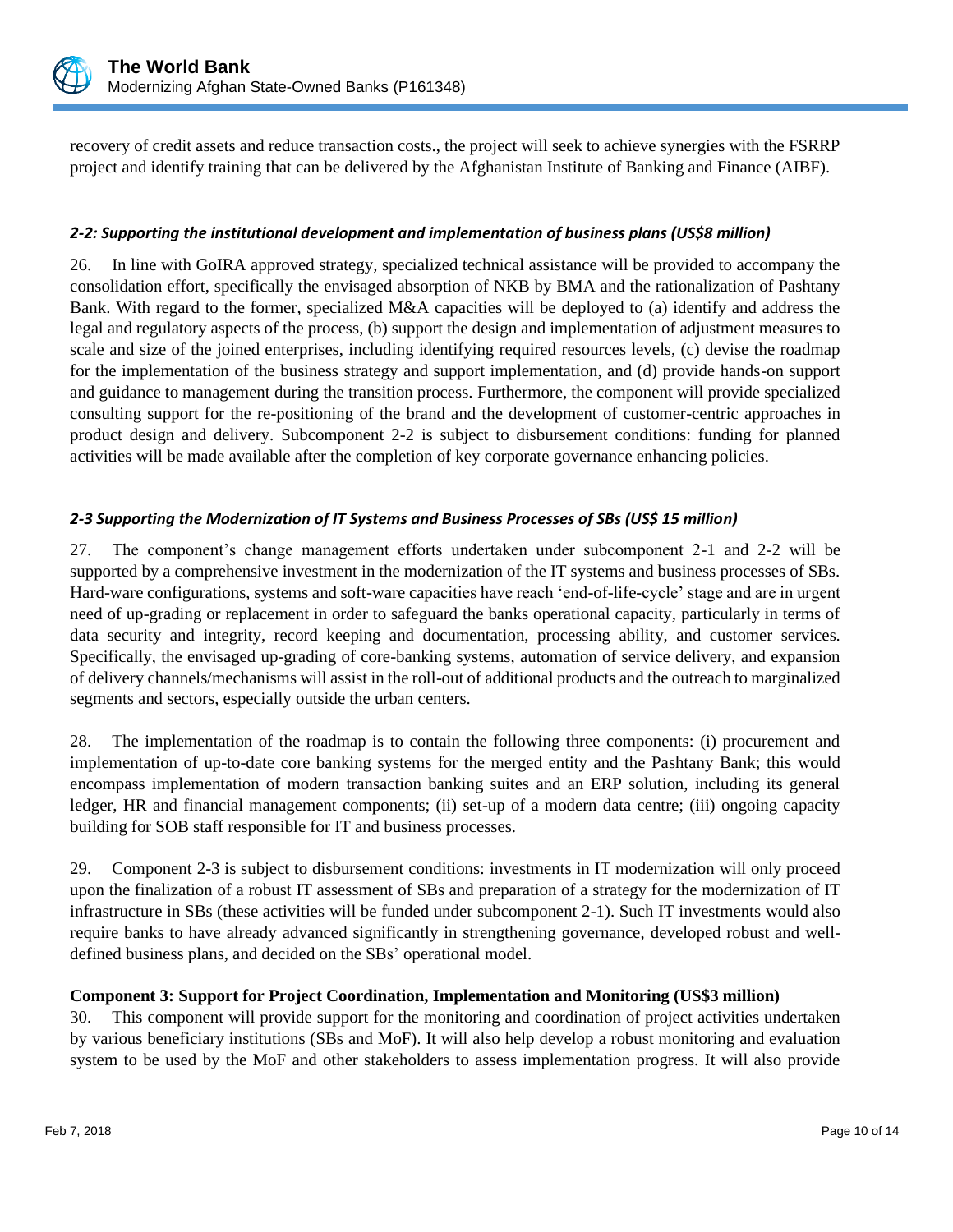

necessary funding for building the required capacity and leveraging specific expertise to support of implementation and coordination of the project at the MoF and state banks.

#### **E. Implementation**

Institutional and Implementation Arrangements

31. The Administration and Finance Directorate (AFD) at the MoF, which is currently responsible for the oversight of all state-owned enterprises will be the responsible for implementing the project on behalf of the GoIRA. A Project Steering Committee (PSC) will be formed, and chaired by the Deputy Minister, in charge of the Administration and Finance Directorate. The PSC would provide overall guidance on key implementing decisions and project planning, and oversee overall implementation progress. Responsibility for project management will be entrusted to a dedicated Project Management Team (PMT) attached to the AFD and lead an experienced Project Director (PD) with adequate and relevant knowledge of WBG operations. The PD will be supported by a Chief Technical Specialist (CTS) and a Banking Expert (BE) with strong knowledge of and experience in the Afghan Banking Sector. Subject to operational needs, PMT would be strengthened with dedicated expertise in procurement, financial management and gender to build the required capacity within AFD and ensure smooth implementation. PMT will closely coordinate activities with the SB ownership unit to be setup as part of activities under subcomponent 1-1, once it is established. As per MoF requirements, a standalone Project Implementation Unit (PIU) will not be set up.

### **F. Project location and Salient physical characteristics relevant to the safeguard analysis (if known)**

Most of the project activities will be implemented in the country capital Kabul and could also be extended to some provincial branches (possibly including but not limited to Balkh and Kandahar). However, the activities themselves will not have any direct environmental impacts and thus there is no need to trigger any safeguard policies. The project team will ensure the development of an effective GRM system to respond to any grievances. Since the project does not directly affect the population and focuses on the efficiency of state-owned banks, possible grievances would likely be limited to banks' staff and clients who are adversely affected by the project.

#### **G. Environmental and Social Safeguards Specialists on the Team**

Mohammad Arif Rasuli, Environmental Safeguards Specialist Qais Agah, Social Safeguards Specialist

.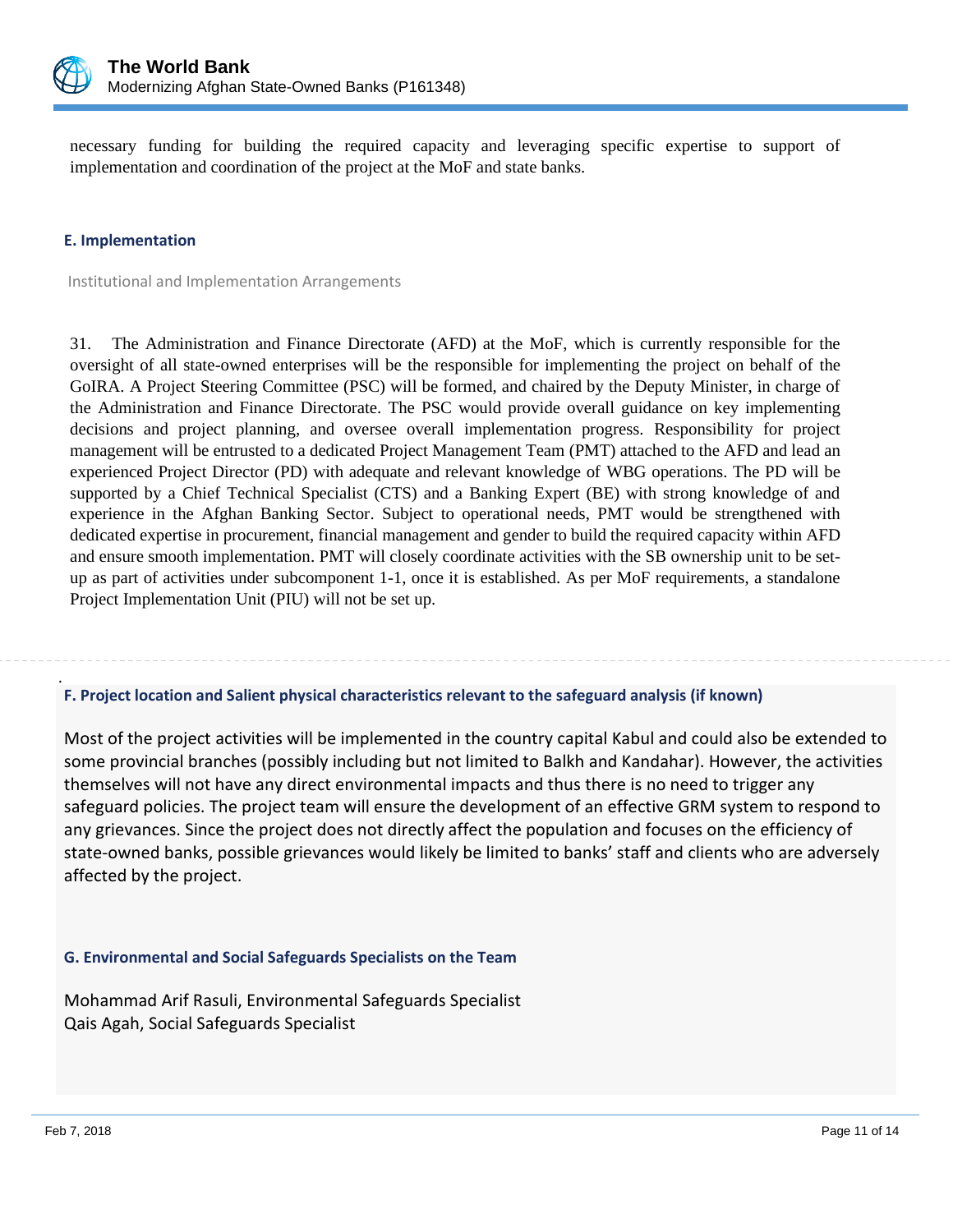

## **SAFEGUARD POLICIES THAT MIGHT APPLY**

| <b>Safeguard Policies</b>                         | Triggered? | <b>Explanation (Optional)</b> |
|---------------------------------------------------|------------|-------------------------------|
| Environmental Assessment OP/BP 4.01               | No.        |                               |
| Natural Habitats OP/BP 4.04                       | No.        |                               |
| Forests OP/BP 4.36                                | No.        |                               |
| Pest Management OP 4.09                           | No.        |                               |
| Physical Cultural Resources OP/BP 4.11            | No.        |                               |
| Indigenous Peoples OP/BP 4.10                     | No.        |                               |
| Involuntary Resettlement OP/BP 4.12               | No         |                               |
| Safety of Dams OP/BP 4.37                         | No.        |                               |
| Projects on International Waterways<br>OP/BP 7.50 | No.        |                               |
| Projects in Disputed Areas OP/BP 7.60             | No.        |                               |

### **KEY SAFEGUARD POLICY ISSUES AND THEIR MANAGEMENT**

#### **A. Summary of Key Safeguard Issues**

1. Describe any safeguard issues and impacts associated with the proposed project. Identify and describe any potential large scale, significant and/or irreversible impacts:

2. Describe any potential indirect and/or long term impacts due to anticipated future activities in the project area:

3. Describe any project alternatives (if relevant) considered to help avoid or minimize adverse impacts.

4. Describe measures taken by the borrower to address safeguard policy issues. Provide an assessment of borrower capacity to plan and implement the measures described. n/a

5. Identify the key stakeholders and describe the mechanisms for consultation and disclosure on safeguard policies, with an emphasis on potentially affected people.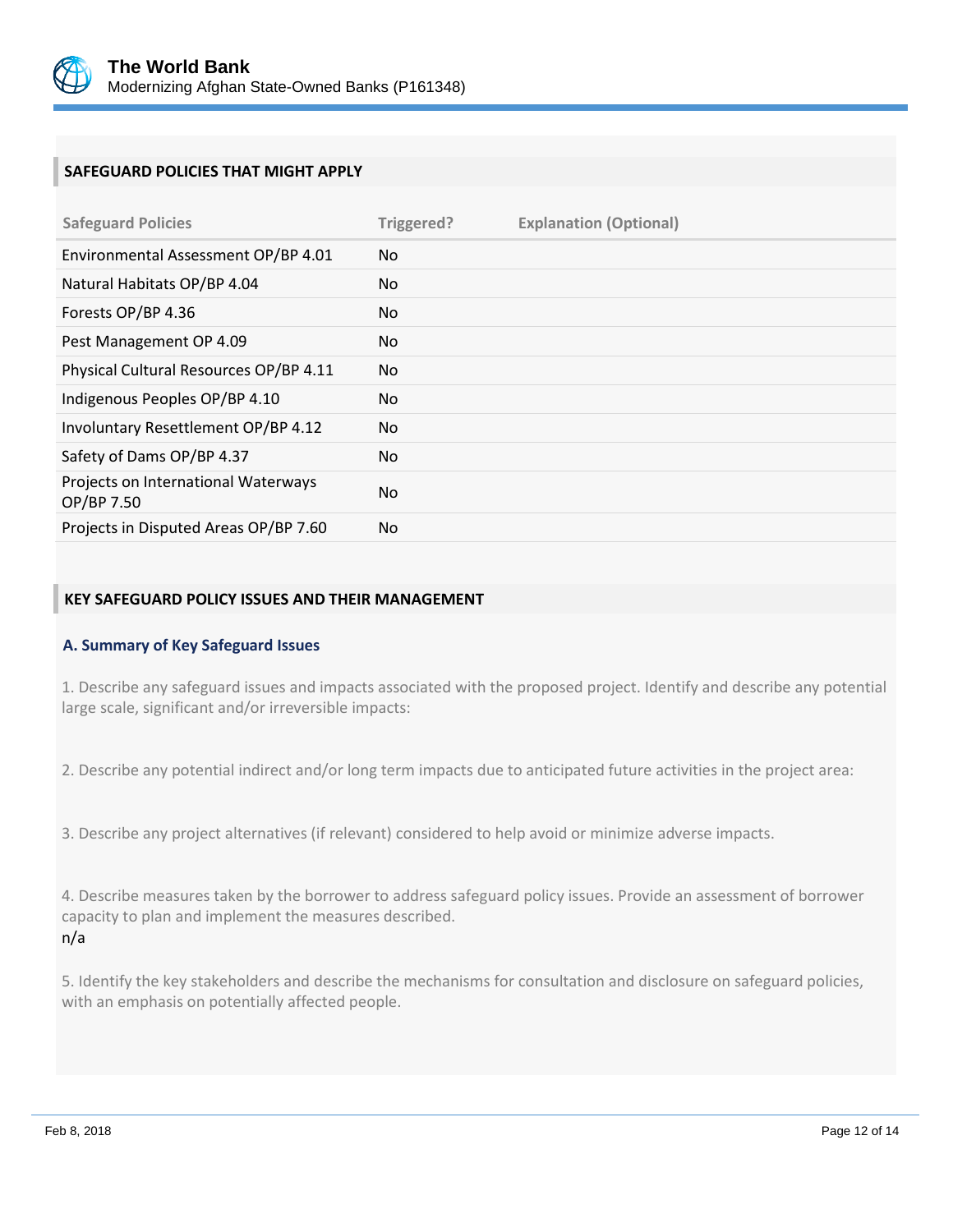

### **B. Disclosure Requirements**

## **C. Compliance Monitoring Indicators at the Corporate Level (to be filled in when the ISDS is finalized by the project decision meeting)**

**The World Bank Policy on Disclosure of Information**

Have relevant safeguard policies documents been sent to the World Bank for disclosure?

Have relevant documents been disclosed in-country in a public place in a form and language that are understandable and accessible to project-affected groups and local NGOs?

#### **All Safeguard Policies**

Have satisfactory calendar, budget and clear institutional responsibilities been prepared for the implementation of measures related to safeguard policies?

Have costs related to safeguard policy measures been included in the project cost?

Does the Monitoring and Evaluation system of the project include the monitoring of safeguard impacts and measures related to safeguard policies?

Have satisfactory implementation arrangements been agreed with the borrower and the same been adequately reflected in the project legal documents?

### **CONTACT POINT**

#### **World Bank**

Ahmed Mohamed Tawfick Rostom Senior Financial Sector Specialist

#### **Borrower/Client/Recipient**

ISLAMIC REPUBLIC OF AFGHANISTAN